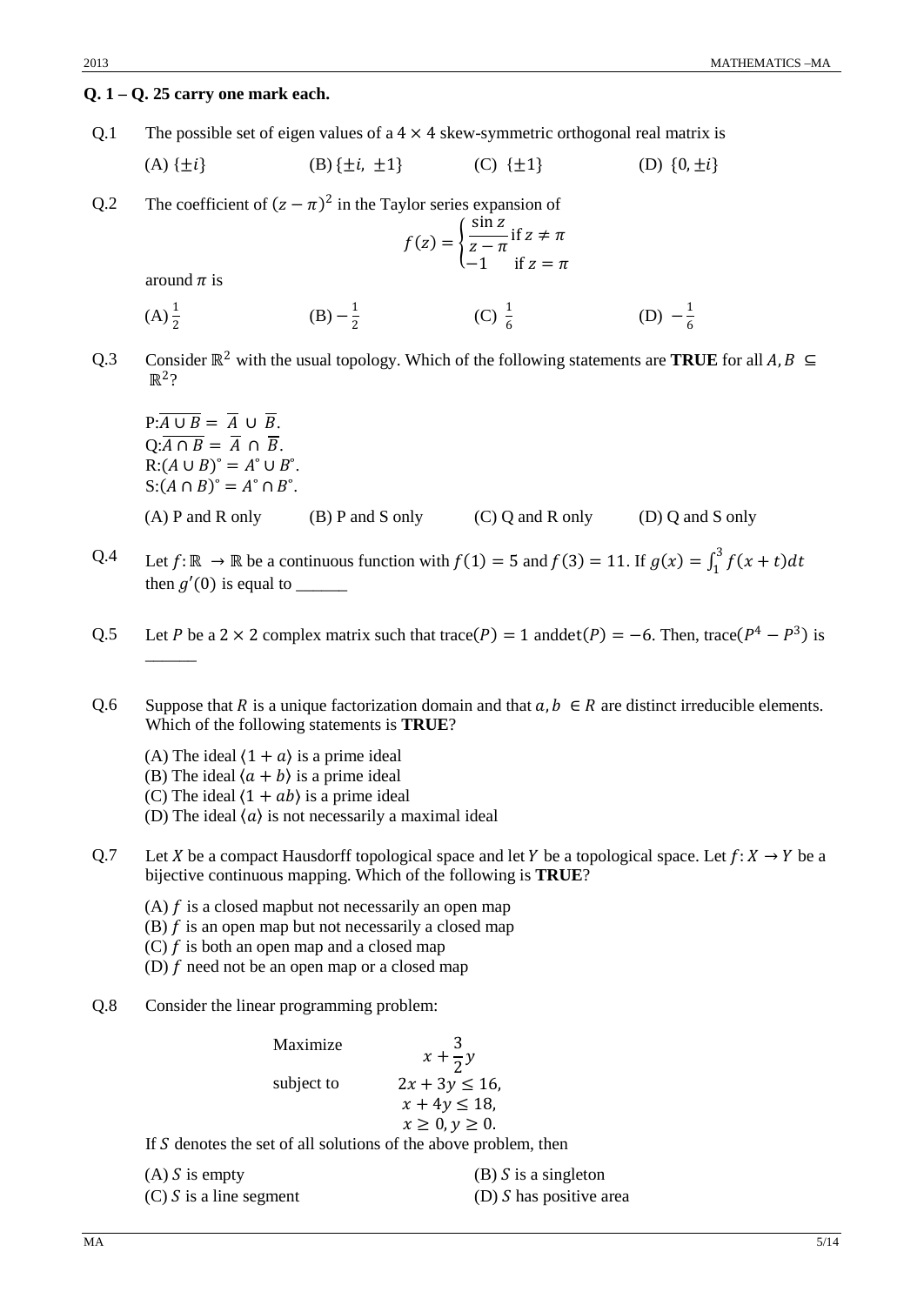Q.9 Which of the following groups has a proper subgroup that is **NOT** cyclic?

 $(A)$   $\mathbb{Z}_{15} \times \mathbb{Z}_{77}$ (B)  $S_3$  $(C)$   $(\mathbb{Z}, +)$  $(D)$  $(Q, +)$ 

Q.10 The value of the integral

$$
\int_0^\infty \int_x^\infty \left(\frac{1}{y}\right) e^{-y/2} dy dx
$$

is \_\_\_\_\_\_

- Q.11 Suppose the random variable U has uniform distribution on [0,1] and  $X = -2 \log U$ . The density of  $X$  is
	- (A)  $f(x) = \begin{cases} e^{-x} \text{ if } x > 0 \\ 0 \text{ otherwise} \end{cases}$ (B)  $f(x) = \begin{cases} 2e^{-2x} \text{ if } x > 0 \\ 0 \text{ otherwise} \end{cases}$ (C)  $f(x) = \begin{cases} \frac{1}{2} \end{cases}$  $\frac{1}{2}e^{-\frac{x}{2}}$ if  $x > 0$ 0 otherwise (D)  $f(x) = \begin{cases} 1/2 & \text{if } x \in [0,2] \\ 0 & \text{otherwise} \end{cases}$ 0 otherwise
- Q.12 Let f be an entire function on  $\mathbb C$  such that  $|f(z)| \le 100 \log|z|$  for each  $z$  with  $|z| \ge 2$ . If  $f(i) = 2i$ , then  $f(1)$ 
	- $(A)$  must be 2 (B) must be 2*i* (C) must be  $i$  (D) cannot be determined from the given data
- Q.13 The number of group homomorphisms from  $\mathbb{Z}_3$  to  $\mathbb{Z}_9$  is \_\_\_\_\_\_\_\_
- Q.14 Let  $u(x, t)$  be the solution to the wave equation

$$
\frac{\partial^2 u}{\partial x^2}(x,t) = \frac{\partial^2 u}{\partial t^2}(x,t), \qquad u(x,0) = \cos(5\pi x), \qquad \frac{\partial u}{\partial t}(x,0) = 0.
$$

Then, the value of (1,1) is \_\_\_\_\_\_

Q.15 Let 
$$
f(x) = \sum_{n=1}^{\infty} \frac{\sin(nx)}{n^2}
$$
. Then  
\n(A)  $\lim_{x \to 0} f(x) = 0$   
\n(B)  $\lim_{x \to 0} f(x) = 1$   
\n(C)  $\lim_{x \to 0} f(x) = \pi^2/6$   
\n(B)  $\lim_{x \to 0} f(x) = 1$   
\n(D)  $\lim_{x \to 0} f(x)$  does not exist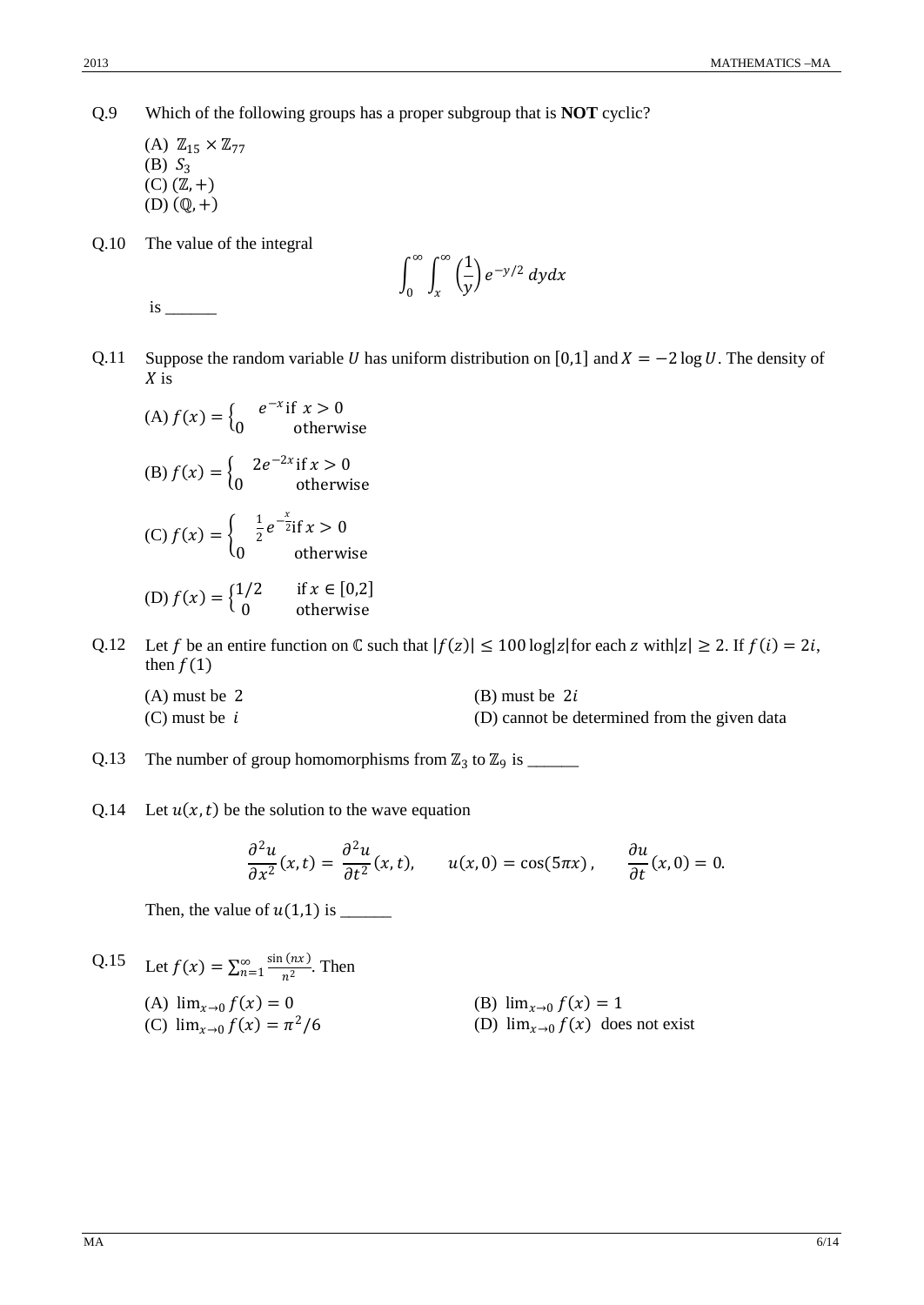Q.16 Suppose X is a random variable with  $P(X = k) = (1 - p)^k p$  for  $k \in \{0, 1, 2, ...\}$  and some  $p \in$ (0,1). For the hypothesis testing problem

$$
H_0: p = \frac{1}{2}H_1: p \neq \frac{1}{2}
$$

 $H_0: p = \frac{1}{2}H_1: p \neq \frac{1}{2}$ <br>consider the test "Reject  $H_0$  if  $X \le A$  or if  $X \ge B$ ", where  $A < B$  are given positive integers. The type-I error of this test is

 $(A)$  1 + 2<sup>-B</sup> – 2<sup>-A</sup>  $(B)$  1 – 2<sup>-B</sup> + 2<sup>-A</sup>  $(C)$  1 + 2<sup>-B</sup> – 2<sup>-A-1</sup> (D)  $1 - 2^{-B} + 2^{-A-1}$ 

Q.17 Let G be a group of order 231. The number of elements of order 11 in G is \_\_\_\_\_\_

Q.18 Let  $f: \mathbb{R}^2 \to \mathbb{R}^2$  be defined by  $f(x, y) = (e^{x+y}, e^{x-y})$ . The area of the image of the region  $\{(x, y) \in \mathbb{R}^2 : 0 < x, y < 1\}$  under the mapping f is

(A) 1 (B)  $e-1$  (C)  $e^2$  (D)  $e^2-1$ 

Q.19 Which of the following is a field?

(A) 
$$
\mathbb{C}[x]/(x^2 + 2)
$$
  
\n(B)  $\mathbb{Z}[x]/(x^2 + 2)$   
\n(C)  $\mathbb{Q}[x]/(x^2 - 2)$   
\n(D)  $\mathbb{R}[x]/(x^2 - 2)$ 

Q.20 Let $x_0 = 0$ . Define  $x_{n+1} = \cos x_n$  for every  $n \ge 0$ . Then

(A)  $\{x_n\}$  is increasing and convergent (B)  $\{x_n\}$  is decreasing and convergent (C)  $\{x_n\}$  is convergent and  $x_{2n} < \lim_{m \to \infty} x_m < x_{2n+1}$  for every  $n \in \mathbb{N}$ (D)  $\{x_n\}$  is not convergent

- Q.21 Let C be the contour  $|z| = 2$  oriented in the anti-clockwise direction. The value of the integral  $\oint_C ze^{3/z} dz$  is
	- (A)  $3\pi i$  (B)  $5\pi i$  (C)  $7\pi i$  (D)  $9\pi$
- Q.22 For each  $\lambda > 0$ , let  $X_{\lambda}$  be a random variable with exponential density  $\lambda e^{-\lambda x}$  on(0, ∞). Then,  $Var(log X_{\lambda})$ 
	- (A) is strictly increasing in  $\lambda$
	- (B) is strictly decreasing in  $\lambda$
	- (C) does not depend on  $\lambda$
	- (D) first increases and then decreases in  $\lambda$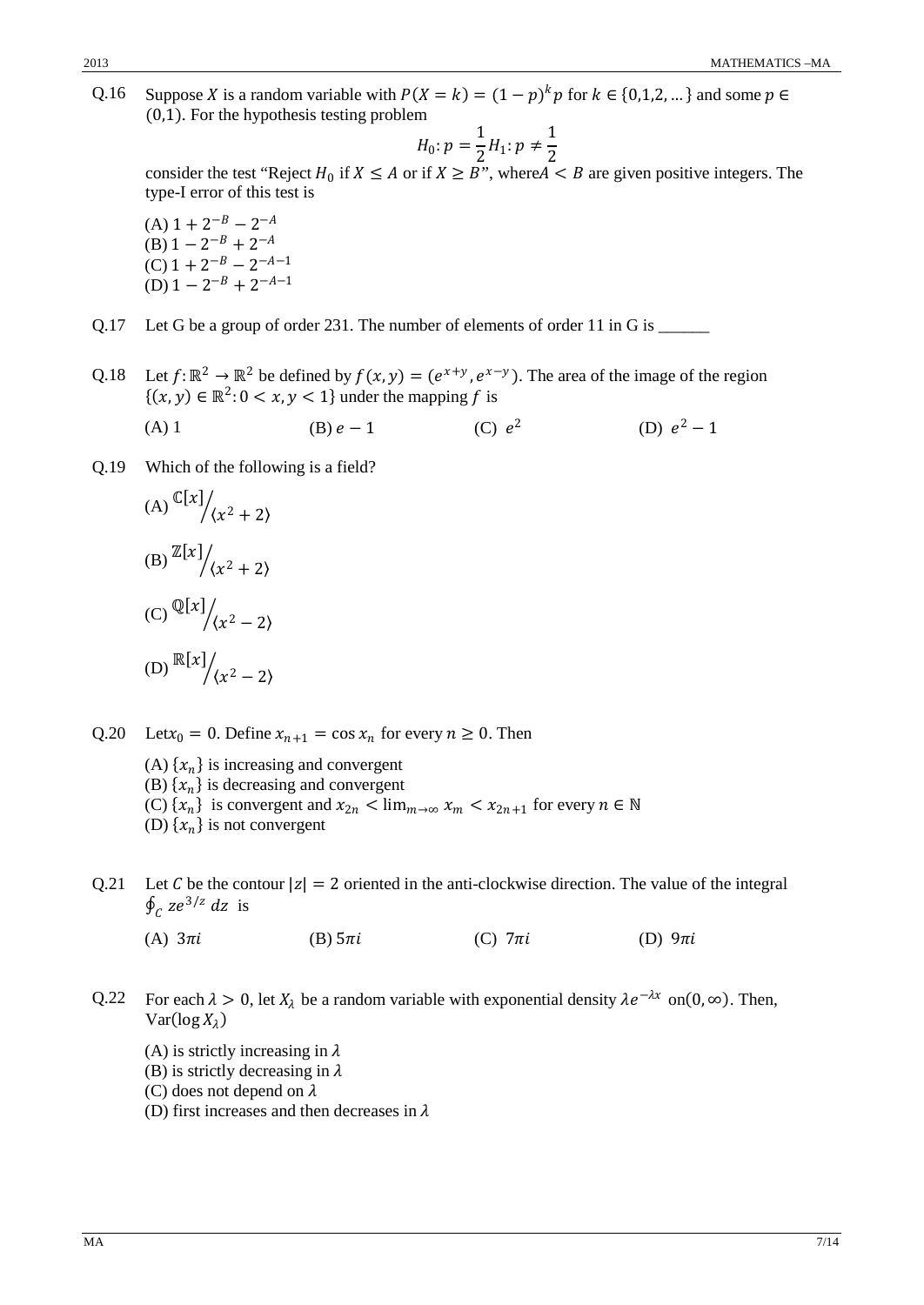Q.23 Let  $\{a_n\}$  be the sequence of consecutive positive solutions of the equation  $\tan x = x$  and let  $\{b_n\}$ be the sequence of consecutive positive solutions of the equationtan  $\sqrt{x} = x$ . Then

(A) 
$$
\sum_{n=1}^{\infty} \frac{1}{a_n}
$$
 converges but  $\sum_{n=1}^{\infty} \frac{1}{b_n}$  diverges (B)  $\sum_{n=1}^{\infty} \frac{1}{a_n}$  diverges but  $\sum_{n=1}^{\infty} \frac{1}{b_n}$  converges  
(C) Both  $\sum_{n=1}^{\infty} \frac{1}{a_n}$  and  $\sum_{n=1}^{\infty} \frac{1}{b_n}$  converge (D) Both  $\sum_{n=1}^{\infty} \frac{1}{a_n}$  and  $\sum_{n=1}^{\infty} \frac{1}{b_n}$  diverge

Q.24 Let f be an analytic function on  $\overline{D} = \{z \in \mathbb{C}: |z| \leq 1\}$ . Assume that  $|f(z)| \leq 1$  for each  $z \in \overline{D}$ . Then, which of the following is **NOT** a possible value of  $(e^f)^{\prime\prime}$  (0)?

(A) 2 (B) 6 (C) 
$$
\frac{7}{9}e^{1/9}
$$
 (D)  $\sqrt{2} + i\sqrt{2}$ 

Q.25 The number of non-isomorphic abelian groups of order 24 is \_\_\_\_\_\_\_\_

## **Q. 26 to Q. 55 carry two marks each.**

Q.26 Let *V* be the real vector space of all polynomials in one variable with real coefficients and having degree at most 20. Define the subspaces

$$
W_1 = \left\{ p \in V : p(1) = 0, \quad p\left(\frac{1}{2}\right) = 0, \quad p(5) = 0, \quad p(7) = 0 \right\},
$$
  

$$
W_2 = \left\{ p \in V : p\left(\frac{1}{2}\right) = 0, \quad p(3) = 0, \quad p(4) = 0, \quad p(7) = 0 \right\}.
$$

Then the dimension of <sup>1</sup> ∩ <sup>2</sup> is \_\_\_\_\_\_

Q.27 Let  $f, g : [0,1] \rightarrow \mathbb{R}$  be defined by

$$
f(x) = \begin{cases} x & \text{if } x = \frac{1}{n} \text{for } n \in \mathbb{N} \\ 0 & \text{otherwise} \end{cases}
$$

and

Then 
$$
g(x) = \begin{cases} 1 & \text{if } x \in \mathbb{Q} \cap [0,1] \\ 0 & \text{otherwise.} \end{cases}
$$

- (A) Both  $f$  and  $g$  are Riemann integrable
- (B)  $f$  is Riemann integrable and  $g$  is Lebesgue integrable
- (C)  $g$  is Riemann integrable and  $f$  is Lebesgue integrable
- (D) Neither  $f$  nor  $g$  is Riemann integrable
- Q.28 Consider the following linear programming problem:

Maximize  $x + 3y + 6z - w$ <br>subject to  $5x + y + 6z + 7w \leq$  $5x + y + 6z + 7w \le 20$ ,  $6x + 2y + 2z + 9w \le 40$ ,  $x \ge 0, y \ge 0, z \ge 0, w \ge 0.$ 

Then the optimal value is \_\_\_\_\_\_\_\_

Q.29 Suppose *X* is a real-valued random variable. Which of the following values **CANNOT**be attained by  $E[X]$  and  $E[X^2]$ , respectively?

| $(A)$ 0 and 1 | $(B)$ 2 and 3 | (C) $\frac{1}{2}$ and $\frac{1}{3}$ | (D) $2$ and $5$ |
|---------------|---------------|-------------------------------------|-----------------|
|---------------|---------------|-------------------------------------|-----------------|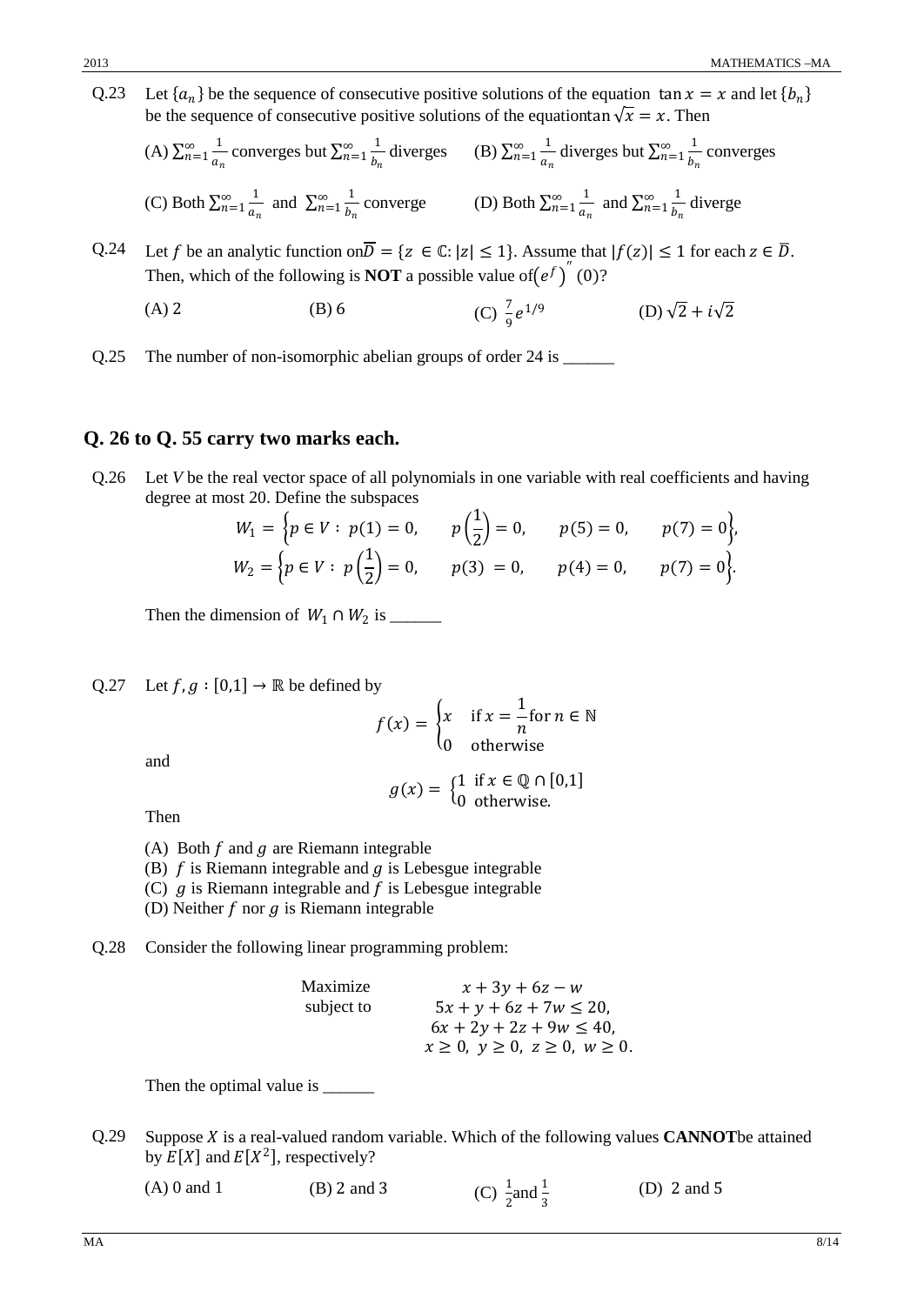Q.30 Which of the following subsets of ℝ<sup>2</sup> is **NOT** compact?

(A) 
$$
\{(x, y) \in \mathbb{R}^2 : -1 \le x \le 1, y = \sin x\}
$$
  
\n(B)  $\{(x, y) \in \mathbb{R}^2 : -1 \le y \le 1, y = x^8 - x^3 - 1\}$   
\n(C)  $\{(x, y) \in \mathbb{R}^2 : y = 0, \sin(e^{-x}) = 0\}$   
\n(D)  $\{(x, y) \in \mathbb{R}^2 : x > 0, y = \sin(\frac{1}{x})\} \cap \{(x, y) \in \mathbb{R}^2 : x > 0, y = \frac{1}{x}\}$ 

Q.31 Let Mbe the real vector space of 2  $\times$  3 matrices with real entries. Let  $T: M \rightarrow M$  be defined by

$$
T\begin{pmatrix} x_1 & x_2 & x_3 \ x_4 & x_5 & x_6 \end{pmatrix} = \begin{bmatrix} -x_6 & x_4 & x_1 \ x_3 & x_5 & x_2 \end{bmatrix}.
$$

The determinant of  $T$  is  $\_\_\_\_\_\_\_\_\_\_\_\_\_\_\_\_\_\_\_\_\_\_\_\_\_\_\_\_\_\_\_\_\_\_$ 

Q.32 Let *H* be a Hilbert space and let  $\{e_n : n \geq 1\}$  be an orthonormal basis of *H*. Suppose  $T: \mathcal{H} \to \mathcal{H}$ is a bounded linear operator. Which of the following **CANNOT** be true?

(A)  $T(e_n) = e_1$  for all  $n \ge 1$ (B)  $T(e_n) = e_{n+1}$  for all  $n \ge 1$ (C)  $T(e_n) = \sqrt{\frac{n+1}{n}} e_n$  for all  $n \ge 1$ (D)  $T(e_n) = e_{n-1}$  for all  $n \ge 2$  and  $T(e_1) = 0$ 

Q.33 The value of the limit

$$
\lim_{n\to\infty}\frac{2^{-n^2}}{\sum_{k=n+1}^{\infty}2^{-k^2}}
$$

is

- (A) 0 (B) some  $c \in (0,1)$  (C) 1 (D)  $\infty$
- Q.34 Let  $f: \mathbb{C}\backslash\{3i\} \to \mathbb{C}$  be defined by  $f(z) = \frac{z-i}{iz+3}$ . Which of the following statements about f is **FALSE**?
	- (A)  $f$  is conformal on  $\mathbb{C}\backslash\{3i\}$
	- (B)  $f$  maps circles in  $\mathbb{C}\setminus\{3i\}$  onto circles in  $\mathbb C$
	- (C) All the fixed points of f are in the region  $\{z \in \mathbb{C} : \text{Im}(z) > 0\}$
	- (D) There is no straight line in  $\mathbb{C}\setminus\{3i\}$  which is mapped onto a straight line in  $\mathbb{C}$  by f

Q.35 The matrix 
$$
A = \begin{bmatrix} 1 & 2 & 0 \ 1 & 3 & 1 \ 0 & 1 & 3 \end{bmatrix}
$$
 can be decomposed uniquely into the product  $A = LU$ , where  
\n
$$
L = \begin{bmatrix} 1 & 0 & 0 \ l_{21} & 1 & 0 \ l_{31} & l_{32} & 1 \end{bmatrix}
$$
 and  $U = \begin{bmatrix} u_{11} & u_{12} & u_{13} \ 0 & u_{22} & u_{23} \ 0 & 0 & u_{33} \end{bmatrix}$ . The solution of the system  $LK = \begin{bmatrix} 1 & 2 & 2 \end{bmatrix}^t$  is  
\n(A)  $\begin{bmatrix} 1 & 1 & 1 \end{bmatrix}^t$  (B)  $\begin{bmatrix} 1 & 1 & 0 \end{bmatrix}^t$  (C)  $\begin{bmatrix} 0 & 1 & 1 \end{bmatrix}^t$  (D)  $\begin{bmatrix} 1 & 0 & 1 \end{bmatrix}^t$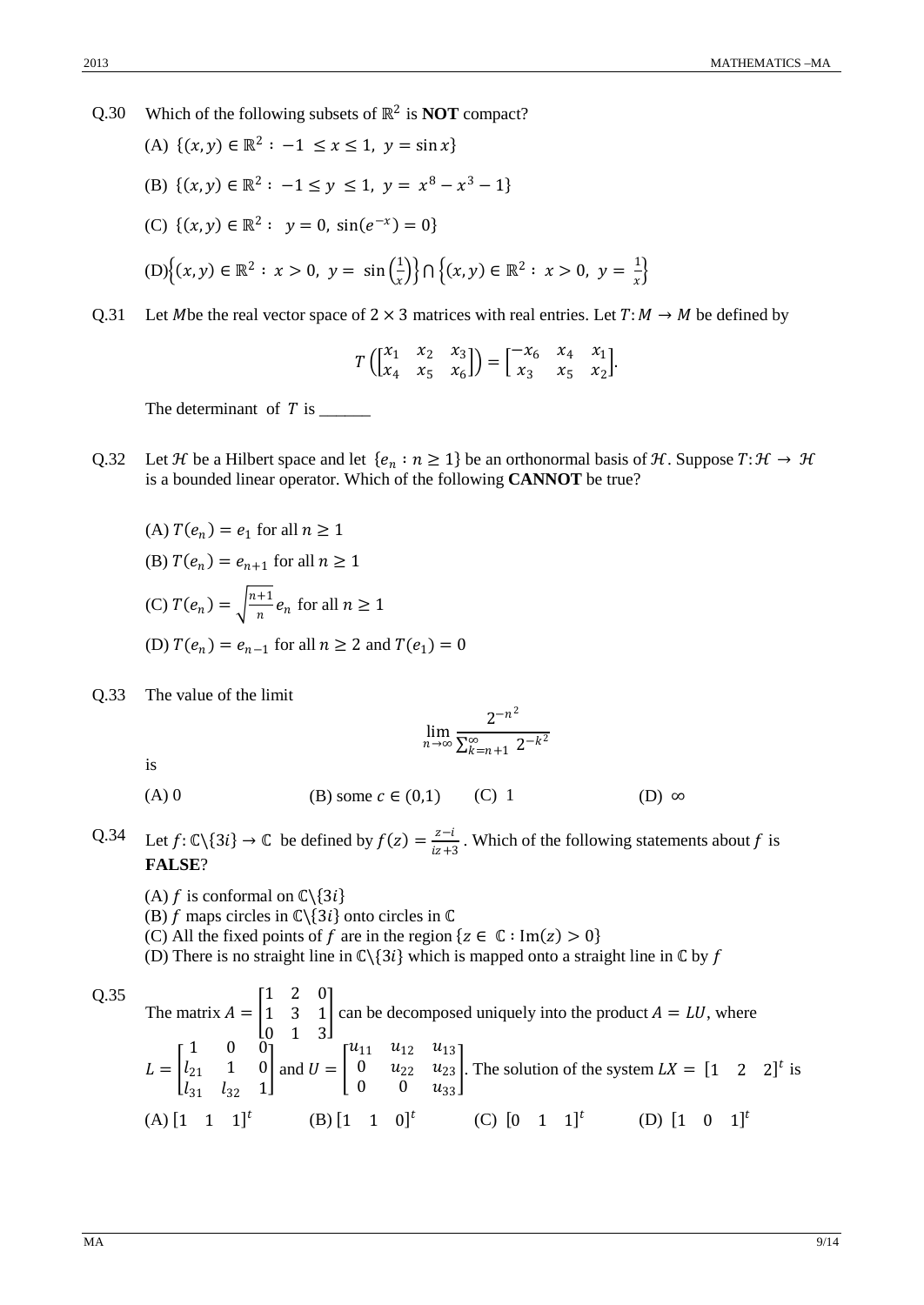Q.36 Let  $S = \{x \in \mathbb{R} : x \ge 0, \sum_{n=1}^{\infty} x^{\sqrt{n}} < \infty\}$ . Then the supremum of S is (A) 1 (B)  $\frac{1}{e}$ (C) 0 (D)  $\infty$ Q.37 The image of the region  $\{z \in \mathbb{C} : \text{Re}(z) > \text{Im}(z) > 0\}$  under the mapping  $z \mapsto e^{z^2}$  is (A)  $\{w \in \mathbb{C} : \text{Re}(w) > 0, \text{Im}(w) > 0\}$  (B) $\{w \in \mathbb{C} : \text{Re}(w) > 0, \text{Im}(w) > 0, |w| > 1\}$ 

(C){
$$
w \in \mathbb{C}: |w| > 1
$$
}  
(D) { $w \in \mathbb{C}: \text{Im}(w) > 0, |w| > 1$ }

Q.38 Which of the following groups contains a unique normal subgroup of order four?

(A) 
$$
\mathbb{Z}_2 \oplus \mathbb{Z}_4
$$
 (B) The dihedral group,  $D_4$ , of order eight

(C) The quaternion group, 
$$
Q_8
$$
 (D)  $\mathbb{Z}_2 \oplus \mathbb{Z}_2 \oplus \mathbb{Z}_2$ 

Q.39 Let *B* be a real symmetric positive-definite  $n \times n$  matrix. Consider the inner product on  $\mathbb{R}^n$  defined by  $\langle X, Y \rangle = Y^t BX$ . Let A be an  $n \times n$  real matrix and let  $T: \mathbb{R}^n \to \mathbb{R}^n$  be the linear operator defined by  $T(X) = AX$  for all  $X \in \mathbb{R}^n$ . If S is the adjoint of T, then  $S(X) = CX$  for all  $X \in \mathbb{R}^n$ , where C is the matrix

(A) 
$$
B^{-1}A^tB
$$
 (B)  $BA^tB^{-1}$  (C)  $B^{-1}AB$  (D)  $A^t$ 

Q.40 Let X be an arbitrary random variable that takes values in $\{0, 1, ..., 10\}$ . The minimum and maximum possible values of the variance of X are

(A) 0 and 30 (B) 1 and 30 (C) 0 and 25 (D) 1 and 25

- Q.41 Let *M* be the space of all4  $\times$  3 matrices with entries in the finite field of three elements. Then the number of matrices of rank three in  *is* 
	- (A)  $(3^4 3)(3^4 3^2)(3^4 3^3)$ (B)  $(3^4 - 1)(3^4 - 2)(3^4 - 3)$ (C)  $(3^4 - 1)(3^4 - 3)(3^4 - 3^2)$ (D)  $3^4(3^4-1)(3^4-2)$
- Q.42 Let V be a vector space of dimension  $m \ge 2$ . Let  $T: V \to V$  be a linear transformation such that  $T^{n+1} = 0$  and  $T^n \neq 0$  for some  $n \geq 1$ . Then which of the following is necessarily **TRUE**?

| (A) Rank $(T^n) \le$ Nullity $(T^n)$ | (B) trace $(T) \neq 0$ |
|--------------------------------------|------------------------|
| $(C)$ T is diagonalizable            | (D) $n = m$            |

Q.43 Let X be a convex region in the plane bounded by straight lines. Let X have 7 vertices. Suppose  $f(x, y) = ax + by + c$  has maximum value *M* and minimum value *N* on *X* and *N* < *M*. Let  $S = \{ P : P \text{ is a vertex of } X \text{ and } N < f(P) < M \}$ . If S has *n* elements, then which of the following statements is **TRUE**?

| $(A)$ <i>n</i> cannot be 5 | (B) $n$ can be 2 |
|----------------------------|------------------|
| $(C)$ <i>n</i> cannot be 3 | (D) $n$ can be 4 |

Q.44 Which of the following statements are **TRUE**?

P: If  $f \in L^1(\mathbb{R})$ , then f is continuous. Q: If  $f \in L^1(\mathbb{R})$  and  $\lim_{|x| \to \infty} f(x)$  exists, then the limit is zero. R: If  $f \in L^1(\mathbb{R})$ , then f is bounded. S: If  $f \in L^1(\mathbb{R})$  is uniformly continuous, then  $\lim_{|x| \to \infty} f(x)$  exists and equals zero. (A) Q and S only (B) P and R only (C) P and Q only (D) R and S only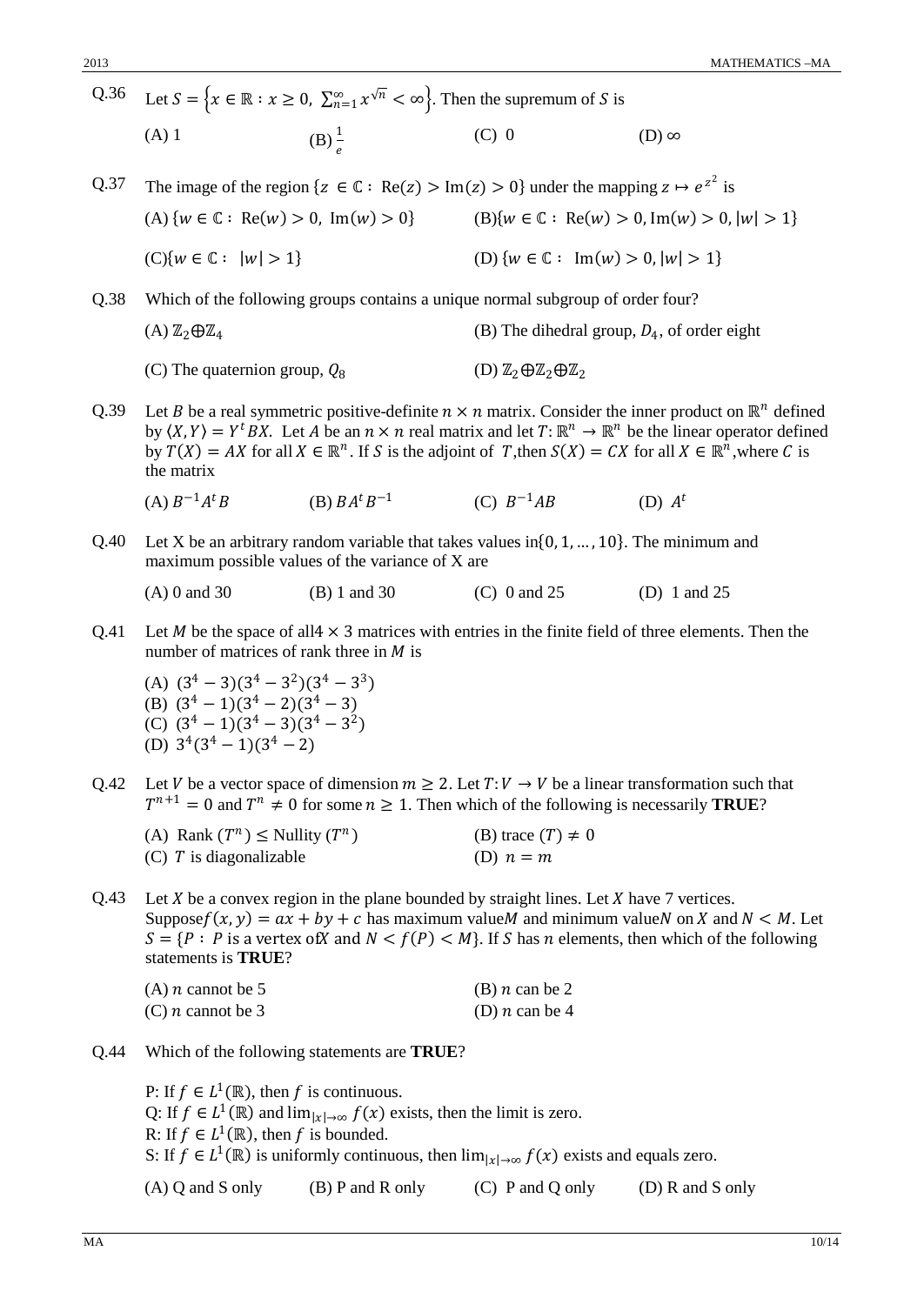Q.45 Let *u* be a real valued harmonic function on  $\mathbb{C}$ . Let  $g: \mathbb{R}^2 \to \mathbb{R}$  be defined by

$$
g(x,y) = \int\limits_{0}^{2\pi} u(e^{i\theta}(x+iy)) \sin \theta \, d\theta.
$$

0 Which of the following statements is **TRUE**?

- (A)  $q$  is a harmonic polynomial
- (B)  $q$  is a polynomial but not harmonic
- (C)  $q$  is harmonic but not a polynomial
- (D)  $q$  is neither harmonic nor a polynomial

Q.46 Let  $S = \{ z \in \mathbb{C} : |z| = 1 \}$  with the induced topology from  $\mathbb{C}$  and let  $f: [0,2] \to S$  be defined as  $f(t) = e^{2\pi i t}$ . Then, which of the following is **TRUE**?

- (A) K is closed in  $[0,2] \Rightarrow f(K)$ is closed in S
- (B) U is open in [0,2]  $\Rightarrow$   $f(U)$  is open in S
- (C)  $f(X)$  is closed in  $S \implies X$  is closed in [0,2]
- (D)  $f(Y)$  is open in  $S \implies Y$  is open in [0,2]
- Q.47 Assume that all the zeros of the polynomial  $a_n x^n + a_{n-1} x^{n-1} + \cdots + a_1 x + a_0$  have negative real parts. If  $u(t)$  is any solution to the ordinary differential equation

$$
a_n \frac{d^n u}{dt^n} + a_{n-1} \frac{d^{n-1} u}{dt^{n-1}} + \dots + a_1 \frac{du}{dt} + a_0 u = 0,
$$

then  $\lim_{t\to\infty} u(t)$  is equal to

(A) 0 (B) 1 (C)  $n-1$  (D) ∞

#### **Common Data Questions**

#### **Common Data for Questions 48 and 49:**

Let  $c_{00}$  be the vector space of all complex sequences having finitely many non-zero terms. Equip  $c_{00}$  with the inner product  $\langle x, y \rangle = \sum_{n=1}^{\infty} x_n \overline{y_n}$  for all  $x = (x_n)$  and  $y = (y_n)$  inc<sub>00</sub>. Define  $f: c_{00} \to \mathbb{C}$  by  $f(x) =$  $\sum_{n=1}^{\infty} \frac{x_n}{n}$  $\sum_{n=1}^{\infty} \frac{x_n}{n}$ . Let N be the kernel of f.

Q.48 Which of the following is **FALSE**?

(A)  $f$  is a continuous linear functional (B)  $||f|| \leq \frac{\pi}{\sqrt{6}}$ (C) There does not exist any  $y \in c_{00}$  such that  $f(x) = \langle x, y \rangle$  for all  $x \in c_{00}$ (D)  $N^{\perp}$  ≠ {0}

Q.49 Which of the following is **FALSE**?

 $(A)$   $c_{00}$  ≠ N  $(B)$  N is closed (C)  $c_{00}$  is not a complete inner product space (D)  $c_{00} = N \bigoplus N^{\perp}$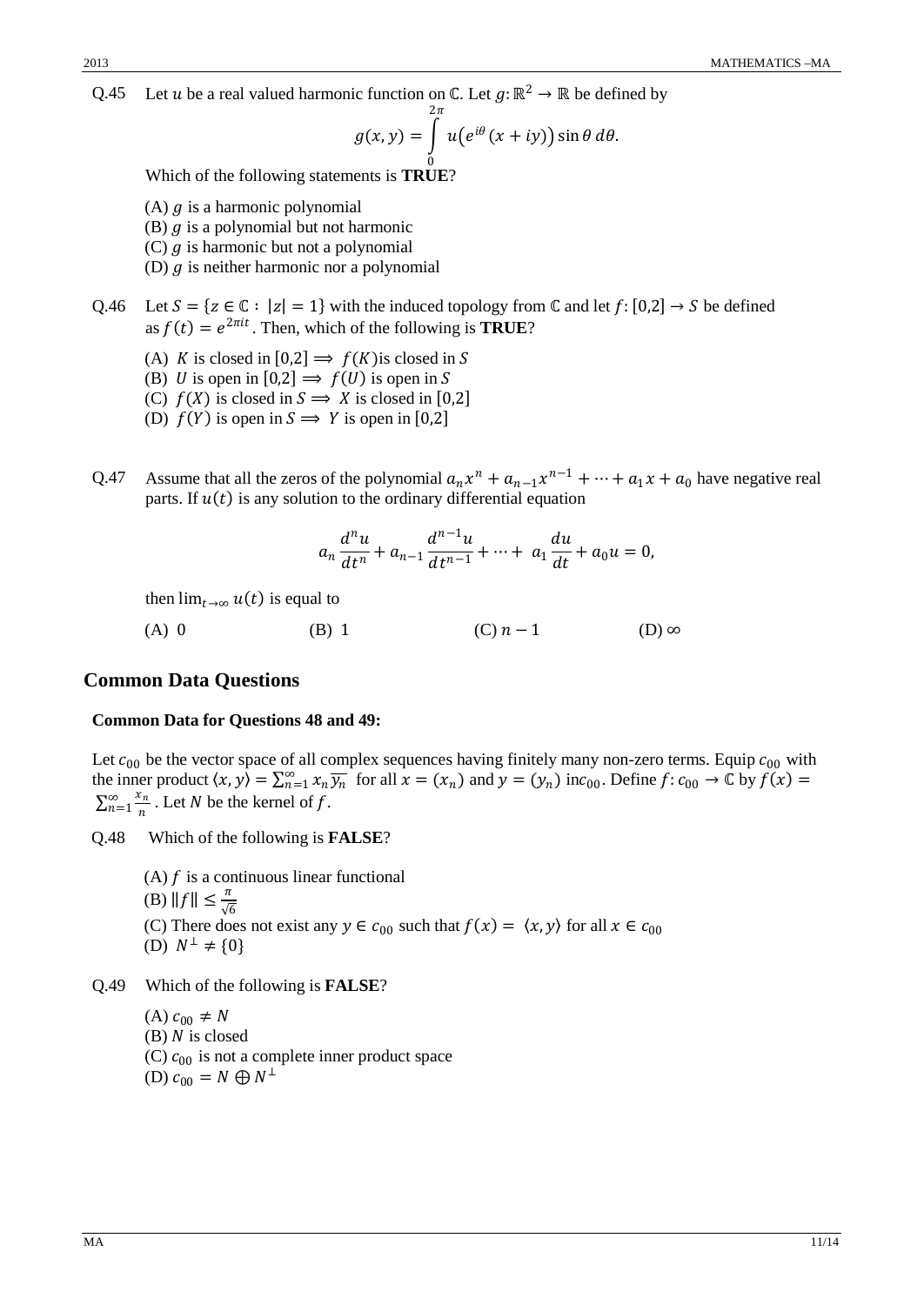#### **Common Data for Questions 50 and 51:**

Let  $X_1, X_2, ..., X_n$  be an i.i.d. random sample from exponential distribution with mean  $\mu$ . In other words, they have density

$$
f(x) = \begin{cases} \frac{1}{\mu} e^{-x/\mu} \text{ if } x > 0\\ 0 \text{ otherwise.} \end{cases}
$$

Q.50 Which of the following is **NOT** an unbiased estimate of  $\mu$ ?

- (A)  $X_1$ (B)  $\frac{1}{n-1}(X_2 + X_3 + \cdots + X_n)$ (C)  $n \cdot (\min\{X_1, X_2, ..., X_n\})$ (D)  $\frac{1}{n} \max\{X_1, X_2, ..., X_n\}$
- Q.51 Consider the problem of estimating  $\mu$ . The m.s.e (mean square error) of the estimate

$$
T(X) = \frac{X_1 + X_2 + \dots + X_n}{n+1}
$$

is

(A)  $\mu^2$  (B)  $\frac{1}{n+1} \mu^2$  (C)  $\frac{1}{(n+1)^2} \mu^2$  (D)  $\frac{n^2}{(n+1)^2} \mu^2$ 

#### **Linked Answer Questions**

#### **Statement for Linked Answer Questions 52 and 53:**

Let  $X = \{(x, y) \in \mathbb{R}^2 \colon x^2 + y^2 = 1\} \cup \{[-1, 1] \times \{0\} \cup \{0\} \times [-1, 1]\}.$ Let  $n_0 = \max\{k : k < \infty$ , there are k distinct points  $p_1, ..., p_k \in X$  such that  $X \setminus \{p_1, ..., p_k\}$  is connected}

- Q.52 The value of <sup>0</sup> is \_\_\_\_\_\_
- Q.53 Let  $q_1, ..., q_{n_0+1}$  be  $n_0 + 1$  distinct points and  $Y = X \setminus \{q_1, ..., q_{n_0+1}\}.$  Let  $m$  be the number of connected components of Y. The maximum possible value of  $m$  is  $\frac{1}{1-\frac{1}{1-\frac{1}{1-\frac{1}{1-\frac{1}{1-\frac{1}{1-\frac{1}{1-\frac{1}{1-\frac{1}{1-\frac{1}{1-\frac{1}{1-\frac{1}{1-\frac{1}{1-\frac{1}{1-\frac{1}{1-\frac{1}{1-\frac{1}{1-\frac{1}{1-\frac{1}{1-\frac{1}{1-\frac{1}{1-\frac{1}{1-\frac{1}{1-\frac{1}{1-\frac{1}{1-\frac{1}{1$

#### **Statement for Linked Answer Questions 54 and 55:**

Let  $W(y_1, y_2)$  be the Wrönskian of two linearly independent solutionsy<sub>1</sub> and y<sub>2</sub> of the equation y<sup>"</sup> +  $P(x)y^{'} + Q(x)y = 0.$ 

Q.54 The product  $W(y_1, y_2)P(x)$  equals

(A) 
$$
y_2y_1'' - y_1y_2''
$$
  
\n(B)  $y_1y_2' - y_2y_1'$   
\n(C)  $y_1'y_2'' - y_2'y_1''$   
\n(D)  $y_2'y_1' - y_1''y_2''$ 

Q.55 If 
$$
y_1 = e^{2x}
$$
 and  $y_2 = xe^{2x}$ , then the value of  $P(0)$  is

(A) 4 (B)  $-4$  (C) 2 (D)  $-2$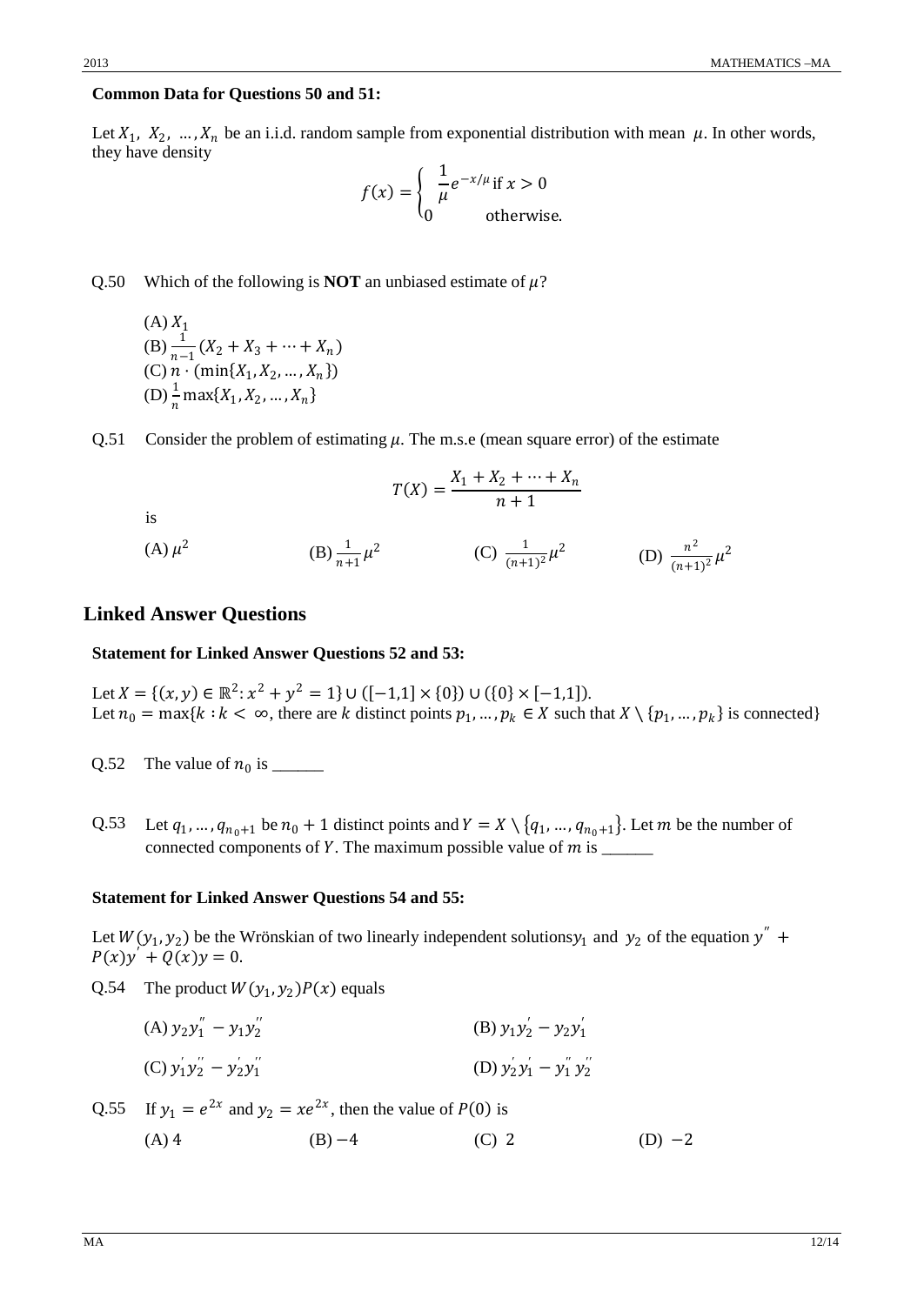# **General Aptitude (GA) Questions**

# **Q. 56 – Q. 60 carry one mark each.** Q.56 A number is as much greater than 75 as it is smaller than 117. The number is: (A) 91 (B) 93 (C) 89 (D) 96 Q.57 The professor ordered to the students to go out of the class. I II III IV Which of the above underlined parts of the sentence is grammatically incorrect? (A) I (B) II (C) III (D) IV Q.58 Which of the following options is the closest in meaning to the word given below: Primeval (A) Modern (B) Historic (C) Primitive (D) Antique Q.59 Friendship, no matter how \_\_\_\_\_\_\_\_\_it is, has its limitations. (A) cordial (B) intimate (C) secret (D) pleasant Q.60 Select the pair that best expresses a relationship similar to that expressed in the pair:

**Medicine: Health**

| (A) Science: Experiment  | (B) Wealth: Peace    |
|--------------------------|----------------------|
| (C) Education: Knowledge | (D) Money: Happiness |

### **Q. 61 to Q. 65 carry two marks each.**

- Q.61 X and Y are two positive real numbers such that  $2X + Y \le 6$  and  $X + 2Y \le 8$ . For which of the following values of  $(X, Y)$  the function  $f(X, Y) = 3X + 6Y$  will give maximum value?
	- (A) (4/3, 10/3)
	- (B) (8/3, 20/3)
	- (C) (8/3, 10/3)
	- (D) (4/3, 20/3)

Q.62 If  $|4X - 7| = 5$  then the values of  $2 |X| - |-X|$  is:

(A) 2, 1/3 (B) 1/2, 3 (C) 3/2, 9 (D) 2/3, 9